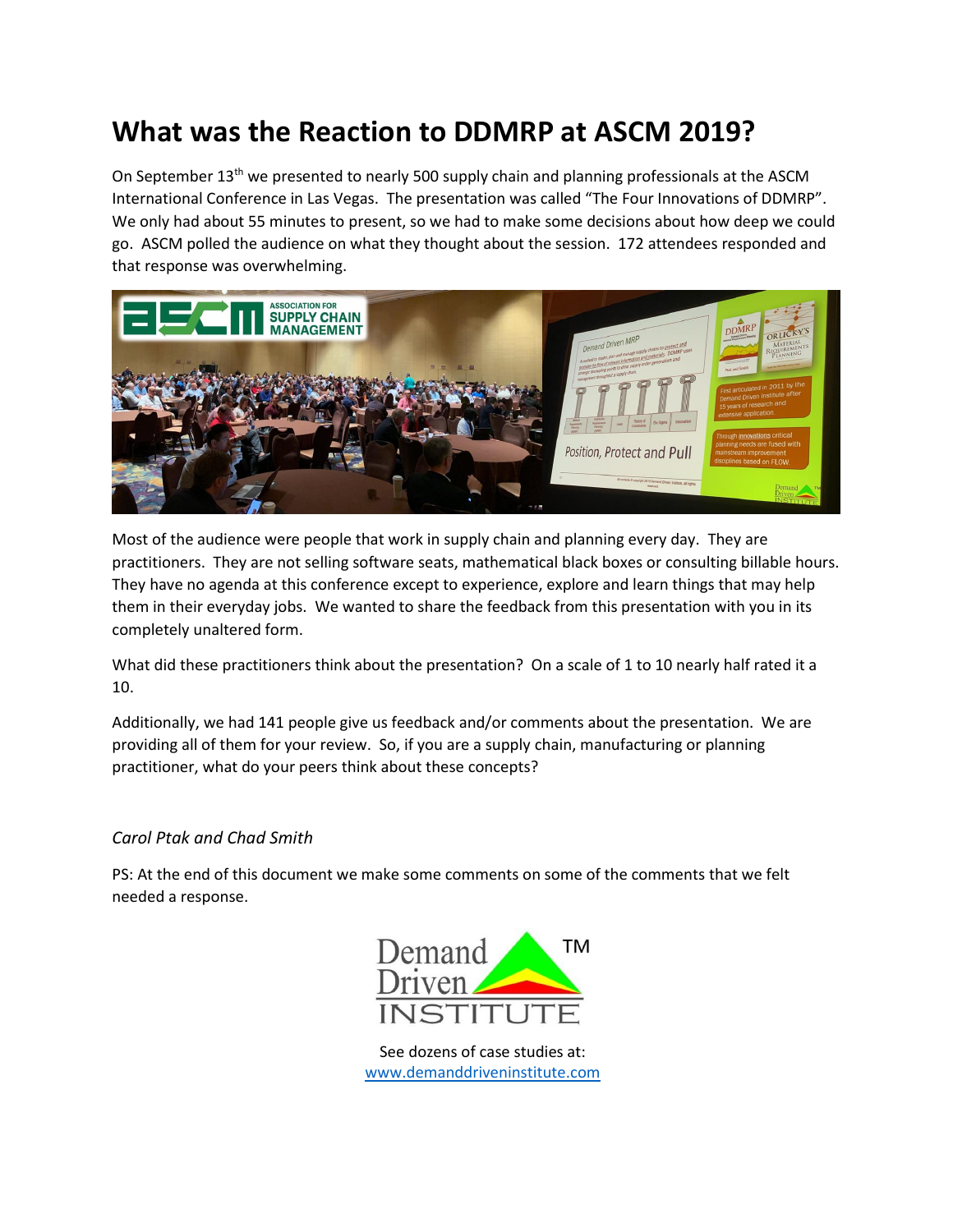

| Please rate this session on a scale from 0 to 10. |                  |            |
|---------------------------------------------------|------------------|------------|
| <b>Answer Options</b>                             | <b>Responses</b> | Percentage |
| 0 Poor                                            | 0                | 0.00%      |
|                                                   | 0                | 0.00%      |
| $\mathfrak z$                                     | 0                | 0.00%      |
| 3                                                 | 0                | 0.00%      |
| 4                                                 | $\overline{2}$   | 1.16%      |
| 5                                                 | 1                | 0.58%      |
| 6                                                 | 9                | 5.23%      |
|                                                   | 15               | 8.72%      |
| 8                                                 | 29               | 16.86%     |
| 9                                                 | 32               | 18.60%     |
| 10 Excellent                                      | 84               | 48.84%     |
| <b>Total</b>                                      | 172              | 100        |

| <b>Average Weighted Score</b> | 8.91        |
|-------------------------------|-------------|
| <b>NPS</b>                    | 60.46511628 |

## **Additional comments**

Excellent presentation

Great presentation and a lot of good information. Highly enjoyed and recommended. I may have to go buy their book!

Great information, need some more time to really understand how DDMRP works and how it will fit within my organization.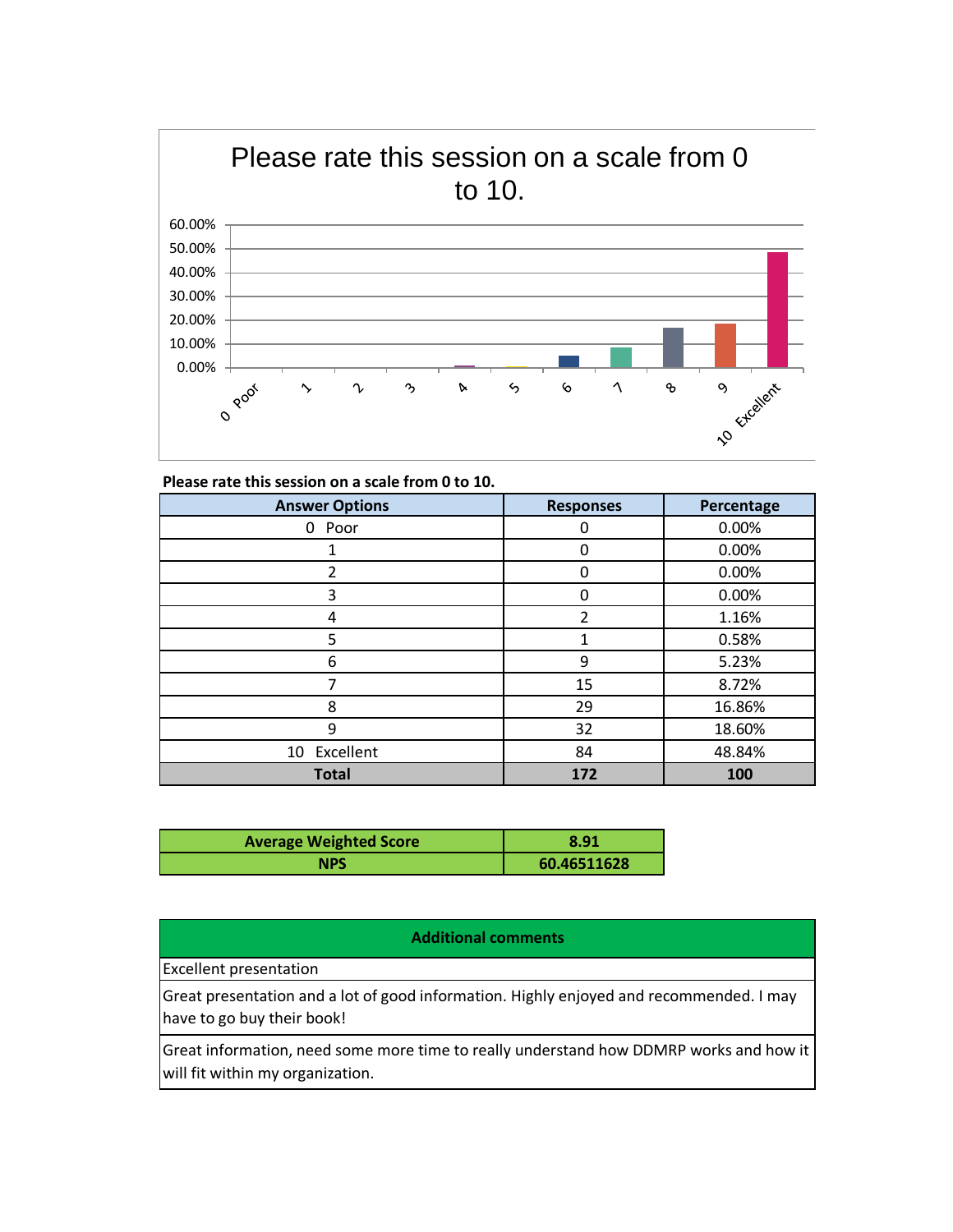As a sub component planner the material has given me a lot to think about in regards to how I evaluate my demand. Presenters were well spoken.

Good overview. Would have wanted more depth (or a simple concrete example) but understand there's a time constraint.

Good information to help challenge our evaluation of customer demand

Good presentation

Presenters did an excellent job.

Very relevant. For the oil tooling industry. Key is to determine the decoupling points and buffer values and how to work in tandem with current legacy software. Bought the book to help demystify this!

Implementing and buffer calc difficult Scale also hard

Excellent presentation! Easy to understand the principles and methodology. Well done! Thanks.

Would like to see more in depth information. The light bulb didn't go off

Both speakers were well spoken and presented great ideas

It made me want to explore further

It was way over my head, but for those who live and breath planning, this was great material. Very well presented.

Content was relevant to me and is the kind of knowledge I attend the conference for.

Best presentation of the show so far.

Topic is closely related to my job. It was very educational and was presented well.

Very interesting concepts. Excited to try this!

Thought provoking

Thank you

Very informative with technical info

It was nice to see the various formulas presented

Great information and transforming into a new method of data management!

Great high level practical discussion

Clearly presented

Presenters were excellent.

Good presentation and good info

Very informative and engaging. I really enjoyed it

Great session, speakers did a fantastic job keeping individuals engaged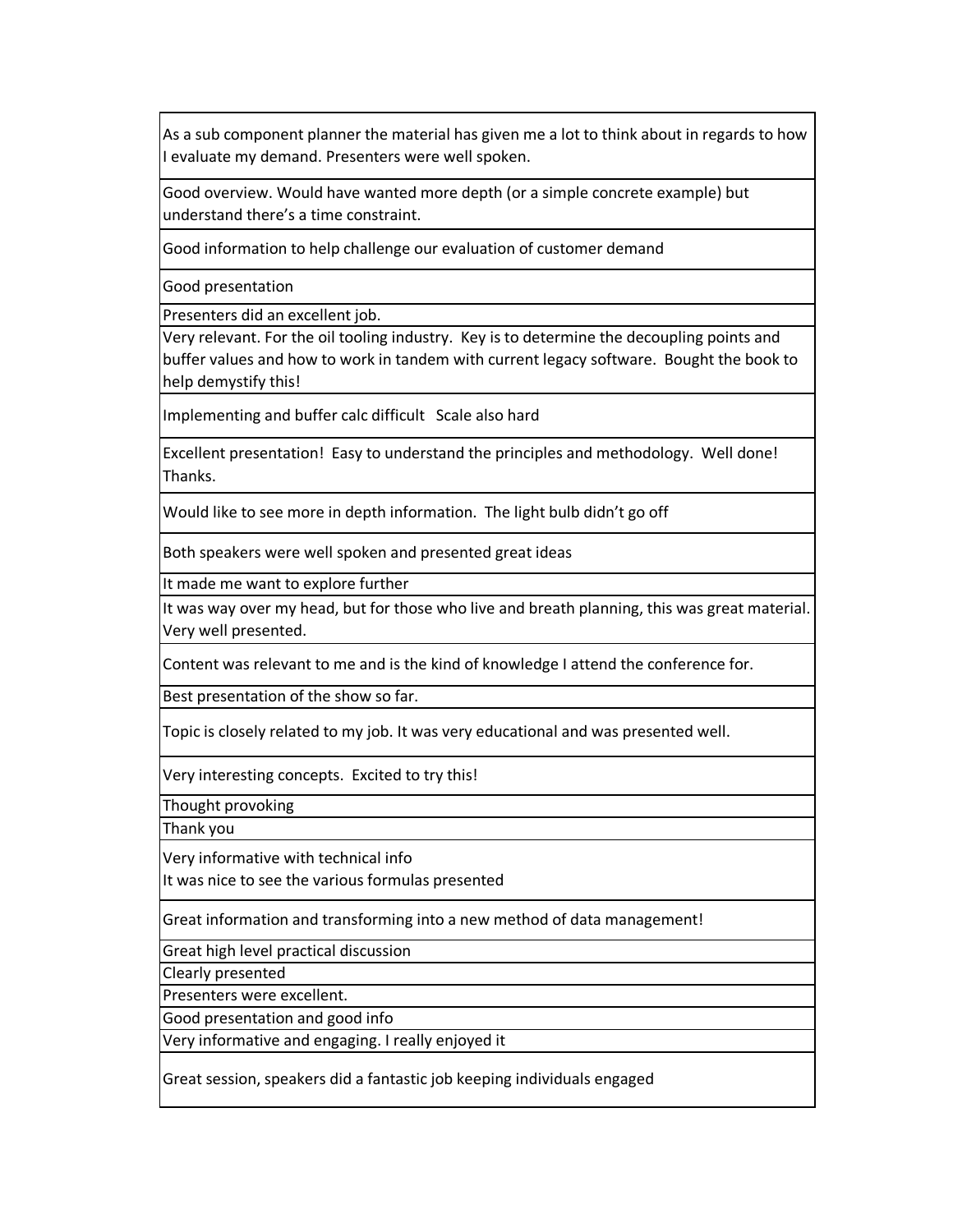Will be looking to buy book to take back. Very interested in presenting it at work.

Wow.

Excellent. Best presentation so far.

The session was just enough to tell me that I need to learn more. :). Carol was a top tier presenter. Chad was really good too. Great job. Thanks.

Engaging speakers and interesting topic. The promises of DDMRP are truly intriguing and I bought the book immediately after. So

Excellent

Great presentation

This was a very valuable session. They explained it very well and while the subject can be overwhelming; they did a great job.

Ddmrp really makes a lot of sense. I am going back and think about my inventory in a new light.

Real world discussion on MRP and Demand

Very, very good session. Great mix of concepts and ta tactics.

Great presentation very informative

Very useful

Great information and makes a lot of sense. Clearly communicated

Very informative and experienced speakers. Not dry!

Great session. The presenters were really engaging!

DDMRP makes sense. Good overview and why it can help!

Carol and Chad are both professional and very knowledgeable about the subject matter. Good session.

Educational

Outstanding presenters and certainly prompted interest in learning more about DDMRP. Great job.

Speakers were great and engaging!!

Good high level explaining of DDMRP

Great topic and presentation.

Best speakers presented well. Information is very exciting concept

Informative

Thank you for the interesting info

Interesting

Good but too much like a sales meeting

I really liked the presentation. Gave me some good tips.

Love their work

Great course!

Good

Carol Ptak is an excellent presenter and teacher.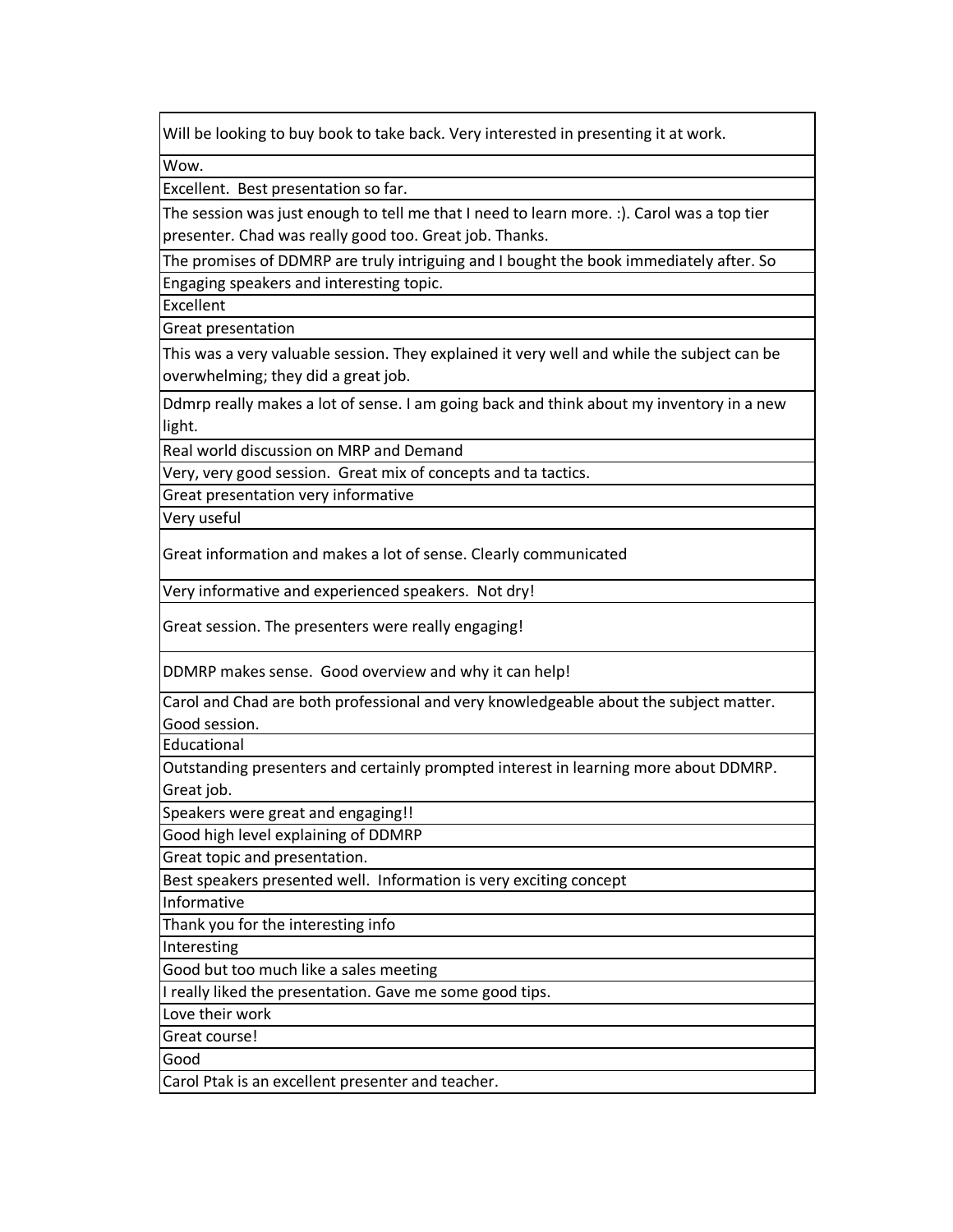It was great!! It answered some of my questions and It provided a new outlook on MRP.

Great presentation, easy to understand

A methodology that I can use at my company

We saw some validation of what we are trying to do and got some great information for a deeper study on how to make DDMRP a core competency.

Four innovations presented have been around for at least 25 years. Whats new is not what is being done but rather the how it is being done. There was bo discussion on how DDMRP deals with Hybrid environments where there is a mix of order fullfilment strategies like MTO, ATO and MTS. i

DDMRP, in the form it was presented, seems to be applicable only to MTS environments where Finished hoofs has multiple level BOMS and there is an advantage or need to keep intermediary stock buffers of assembled components.

Everything was very good.

Great way to look at DDMRP

Carol as always puts on a great presentation

good

Would have been good to have examples. Most of discussion was about why. Real numbers are helpful

Really informative. Carol is a fantastic presenter. Bring her back next year!

They were speaking a little fast. I feel like maybe they needed 10 more min. To really get it across.

Interesting

This is a very valuable session that helps highlight the need for not looking at things through the same glasses because you will miss opportunities for make improvements.

So good I'm going to buy the book

Good

Very informative

I appreciate the detailed discussion on DDMRPoperates and how it compares to MRP. This was the most useful seminar I have attended on the topic, even comparing to linger sessions attended outside of the conference.

Chad's slides were reviewed very quickly. Lots to cover in a short time but it was a complicated subject to cover in less than an hour.

Very interesting topic, want to know more

Great speakers, great topic. Thank you!

Excellent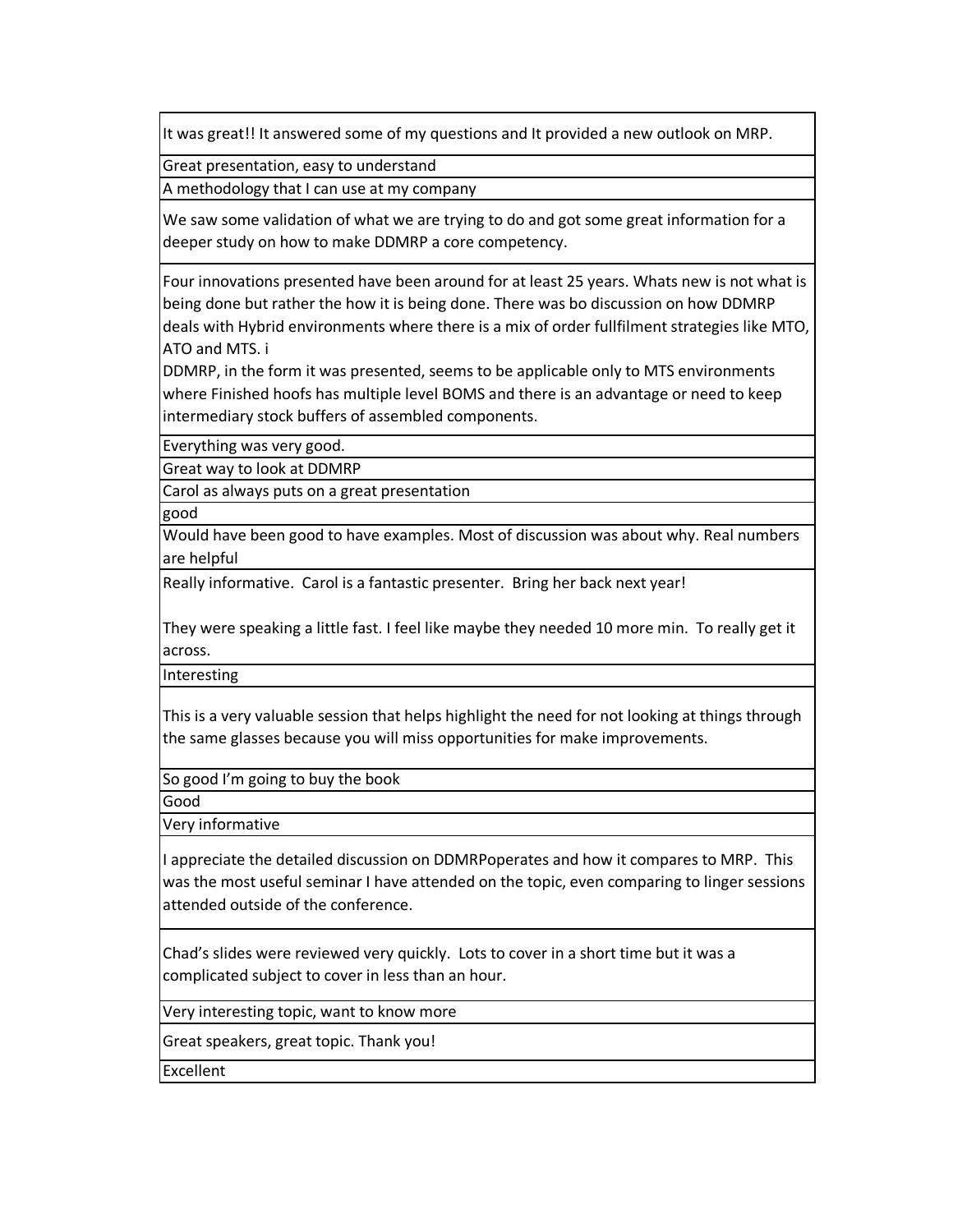Always excited to hear Carol speak. Always come away inspired and at least one new tidbit of knowledge! Thanks you Carol and Chad for a great start to day two.

I enjoyed the information. I would have liked a less than 50000 foot view.

Very good session and relevant to issues most companies encounter

Favorite presentation of the conference. Our company is actually doing a lot of what was presented.

Carol is always excellent in how she presents material. Such ease in understanding and her co presenter was great as well.

Awesome as ever!

Really enjoyed the session.

Good speakers and topic that connected to my work

Really enjoyed this topic and speakers. Did a great job

The speakers did a great job of engaging the audience

very knowledgeable speakers and relevant info to take and apply

Great content. Informative thought provoking delivery of the message. Thanks!

Interesting topic

They could have explained DDMRP a bit more. The speakers were really selling the concept more than explaining it. As if they were selling the book, and not giving away the secrets to success.

What I come to ASCM for

Carol is passionate and delivers the challenges of MRP that people resist understanding and Chad delivers the details that those who are interested need to know. They make a good presentation together.

Mind opening

Thanks

By far, one of the BEST sessions of the conference.

Great content

Great content for Demand planning

Always informative and great!

Knowledgeable presenters. Presentation was as advertised and on point. Great balance of overview and detail. I walked out having learned something new that could strategically change how our business operates.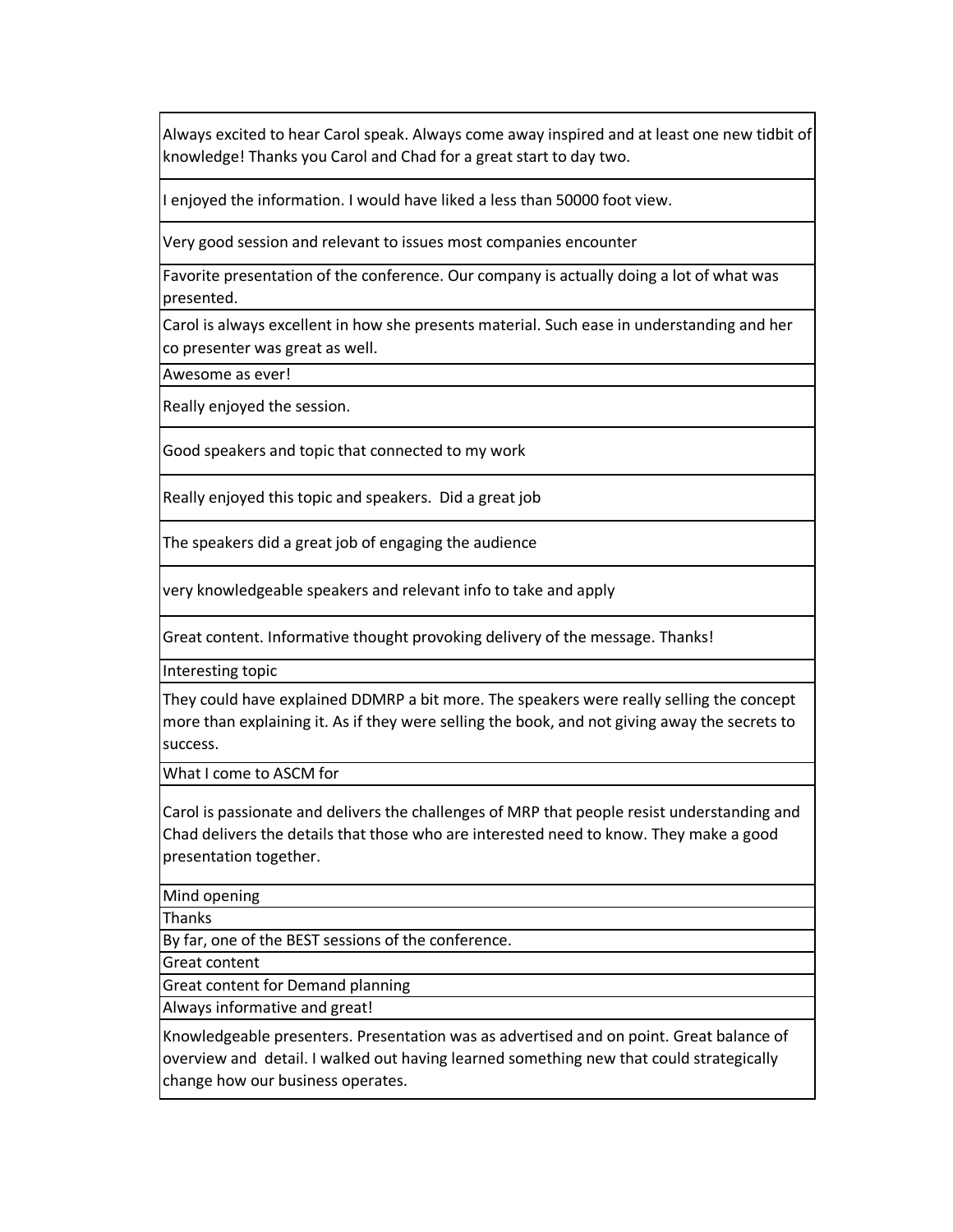Very insightful

Gong to look into it further

Great work engaging the room!

Would have loved more time on this content.

Great seminar

Great engaging speakers! Presentation was just detailed enough to make you want to learn more.

Always enjoy Carol and Chad's sessions. We've begun our journey using DDMRP models and this helped provide some additional insights and clarity to moving forward.

Good presentation with direct topics that can be investigated further to improve my company plans

First part was interesting. Second a bit more dull

Great engaging presentation that will help us development a new roadmap for our company's supply chain.

Excellent content & presenters.

Thank you for the great information!

Excellent session! I have a lot to learn!

Awesome!!! Always love Carol

Well presented from evangelists. More to learn about the practical work of finding the "fire breaks" which feels difficult and why it may not get done.

Good but conceptual and is software dependent

Interesting topic - well delivered by both Carol and Chad. Great seminar.

Highly relevant and informative. This will be the highlight of my report when I return to work.

Strong delivery

Carol - phenomenal speaker

Thanks

Excellent and engaging speakers

As always Carol and Chad are knowledgeable and effective presenters.

Will be signing up for institute and case studies. I have many planners who are not technically trained and they see the gaps working with MRP. I believe this could be the start of candid conversations and improving my planning process. Like and need visibility.

Quite inspirational. Got me excited about flow and DDMRP first thing in the morning. Best presentation I've been to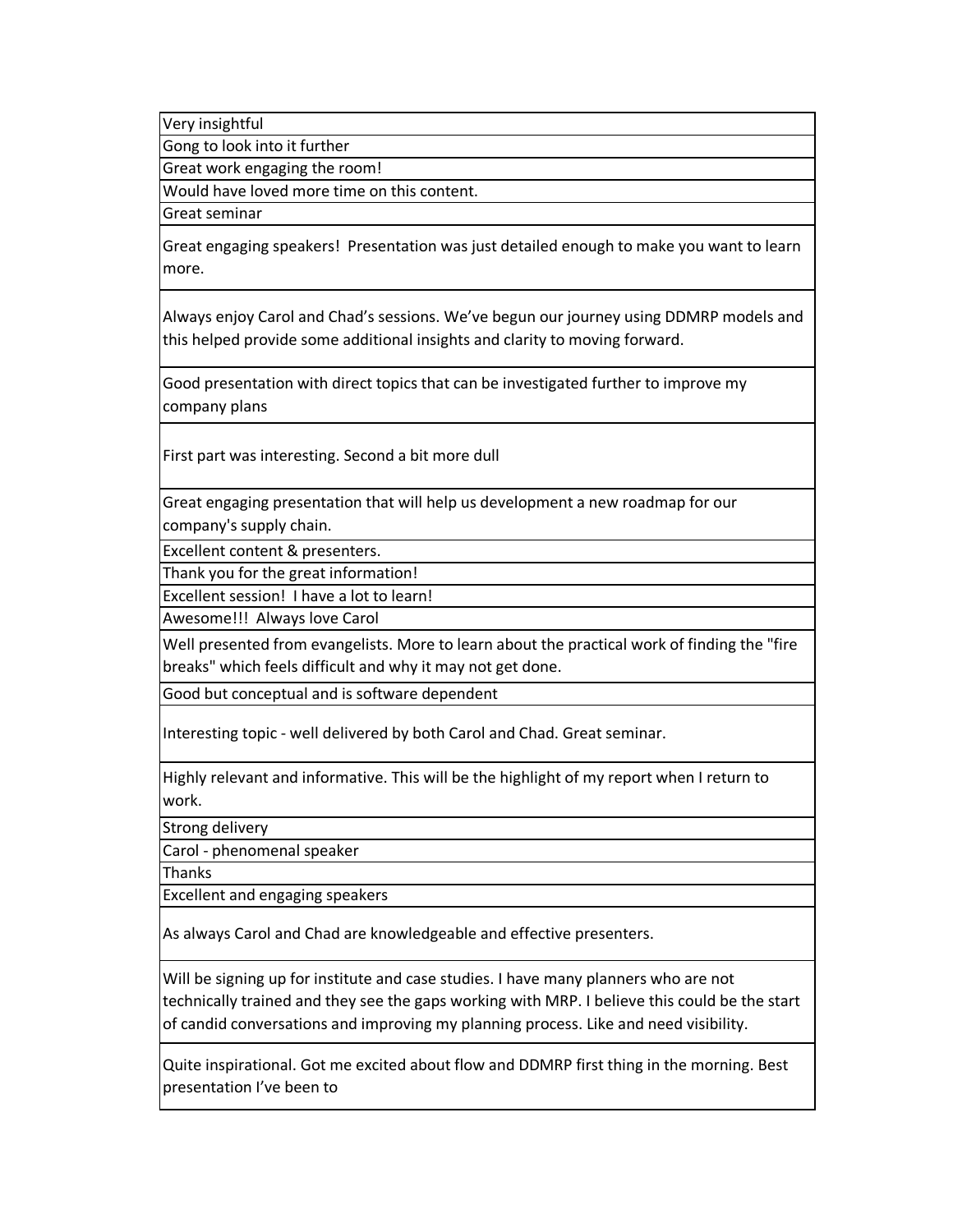Excellent session. Always look forward to these two presenting innovative methods for demand planning.

Omg too much information, I need to buy the books!

Carol and Chad are an awesome one-two lunch in this field. I'm quite confident in my planning based on this feedback.

Wicked presentation !!

Presentation was engaging and very informative. I didn't have too much knowledge of ddmrp prior to this. The concept was broken down very effectively.

Great information and thorough explanations.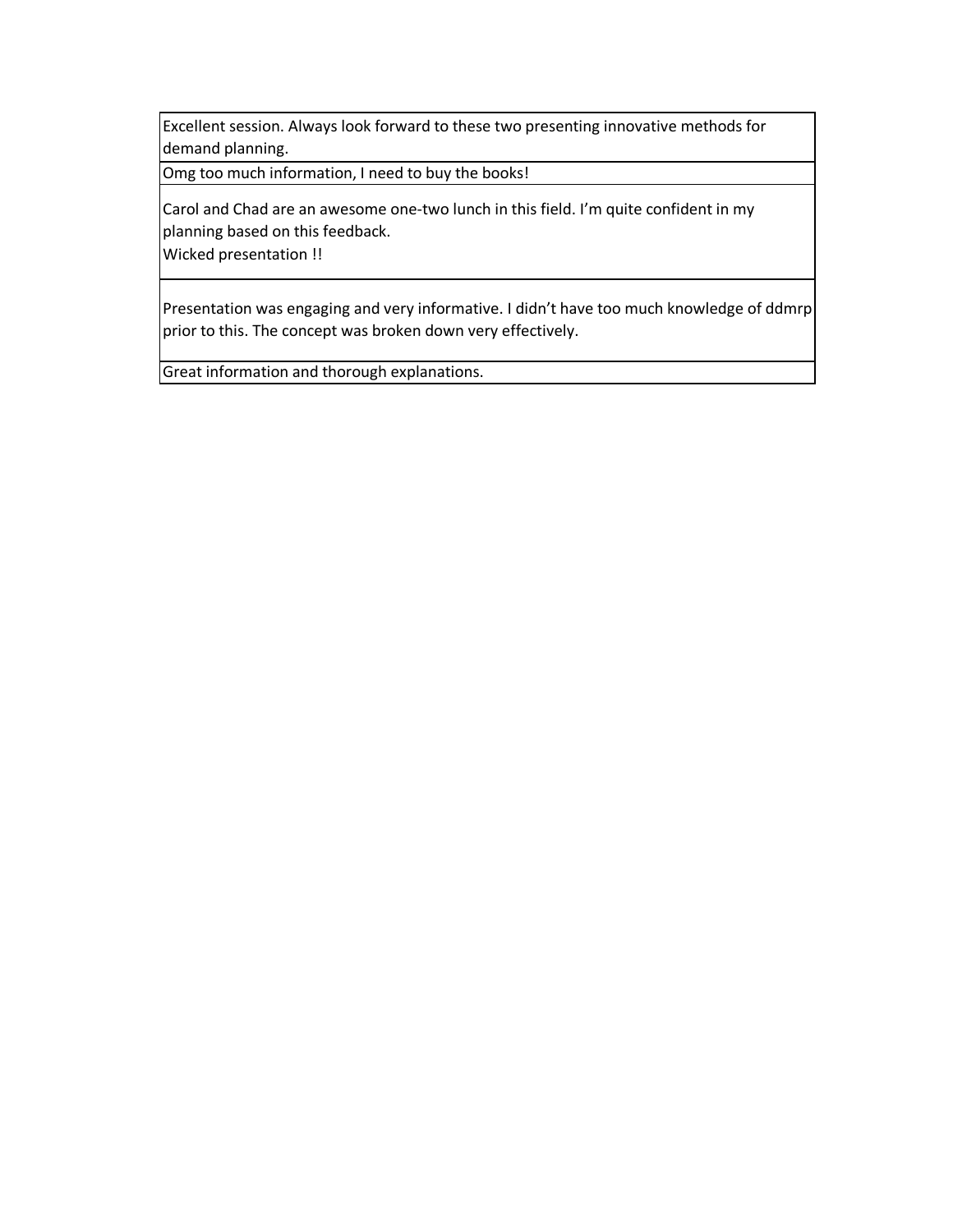Our comments on some of the comments. We loved going through these comments because they often hint at what others are thinking but not verbalizing. Hopefully, our comments will help some folks better understand some aspects of DDMRP.

| <b>Attendee Comment</b>                                                                                                                                                                                                                                                                                                                                                                                                                                                                                                                                       | <b>Our Comment</b>                                                                                                                                                                                                                                                                                                                                                                                                                                                                                                                                                                                                              |
|---------------------------------------------------------------------------------------------------------------------------------------------------------------------------------------------------------------------------------------------------------------------------------------------------------------------------------------------------------------------------------------------------------------------------------------------------------------------------------------------------------------------------------------------------------------|---------------------------------------------------------------------------------------------------------------------------------------------------------------------------------------------------------------------------------------------------------------------------------------------------------------------------------------------------------------------------------------------------------------------------------------------------------------------------------------------------------------------------------------------------------------------------------------------------------------------------------|
| Implementing and buffer calc difficult Scale also<br>hard                                                                                                                                                                                                                                                                                                                                                                                                                                                                                                     | Actually, the equation is simple to implement -<br>all data necessary is readily available in any ERP<br>system. Scaling is also relatively easy since there<br>are have dozens of ERP and add-on products that<br>are compliant to the DDMRP method. That is<br>now being proven in larger Multi-nationals that<br>are implementing globally. See our Case Study<br>area for those company stories.                                                                                                                                                                                                                            |
| Good but too much like a sales meeting                                                                                                                                                                                                                                                                                                                                                                                                                                                                                                                        | Guilty as charged. Unfortunately, challenging<br>industry norms and getting people to see a<br>different way is a HUGE sales job. Even when<br>that way is based on common sense. At no time<br>do we advocate for any software or consulting<br>solution or entity. Yes, we would love you to buy<br>our books, read them and then do something<br>with them!                                                                                                                                                                                                                                                                  |
| Four innovations presented have been around for<br>at least 25 years. Whats new is not what is being<br>done but rather the how it is being done. There<br>was bo discussion on how DDMRP deals with<br>Hybrid environments where there is a mix of<br>order fullfilment strategies like MTO, ATO and<br>MTS. iDDMRP, in the form it was presented,<br>seems to be applicable only to MTS environments<br>where Finished hoofs has multiple level BOMS<br>and there is an advantage or need to keep<br>intermediary stock buffers of assembled<br>components. | Yes and no. Yes, DDMRP is based on well-known<br>and accepted principles. No, the specific nature<br>of the innovations we presented have not been<br>around for 25 years. We could not specifically<br>discuss how DDMRP approaches all industries in<br>the allotted time. It is applicable in ATO, MTO<br>and MTS and we have the case studies (and<br>common sense) to prove it. ALL these<br>environments have potential to keep<br>intermediary, raw and/or purchased stock<br>buffers. ALL these environments have one thing<br>in common; customer tolerance time is generally<br>less than total cumulative lead time. |
| Would have been good to have examples. Most<br>of discussion was about why. Real numbers are<br>helpful                                                                                                                                                                                                                                                                                                                                                                                                                                                       | We agree - we did present composite results but<br>those that want concrete numbers from<br>companies like yours can simply go to our case<br>study section and watch hours of video and read<br>dozens of decks. Have at it!                                                                                                                                                                                                                                                                                                                                                                                                   |
| They were speaking a little fast. I feel like maybe<br>they needed 10 more min. To really get it across.                                                                                                                                                                                                                                                                                                                                                                                                                                                      | We agree! We will always clamor for more time!                                                                                                                                                                                                                                                                                                                                                                                                                                                                                                                                                                                  |
| They could have explained DDMRP a bit more.<br>The speakers were really selling the concept<br>more than explaining it. As if they were selling<br>the book, and not giving away the secrets to<br>success.                                                                                                                                                                                                                                                                                                                                                   | We explained in depth the four things that really<br>make it tick - the real secret sauce. Do we want<br>you to buy the book? YES!! We cannot possibly<br>deliver an entire books worth of detail in 55<br>minutes.                                                                                                                                                                                                                                                                                                                                                                                                             |